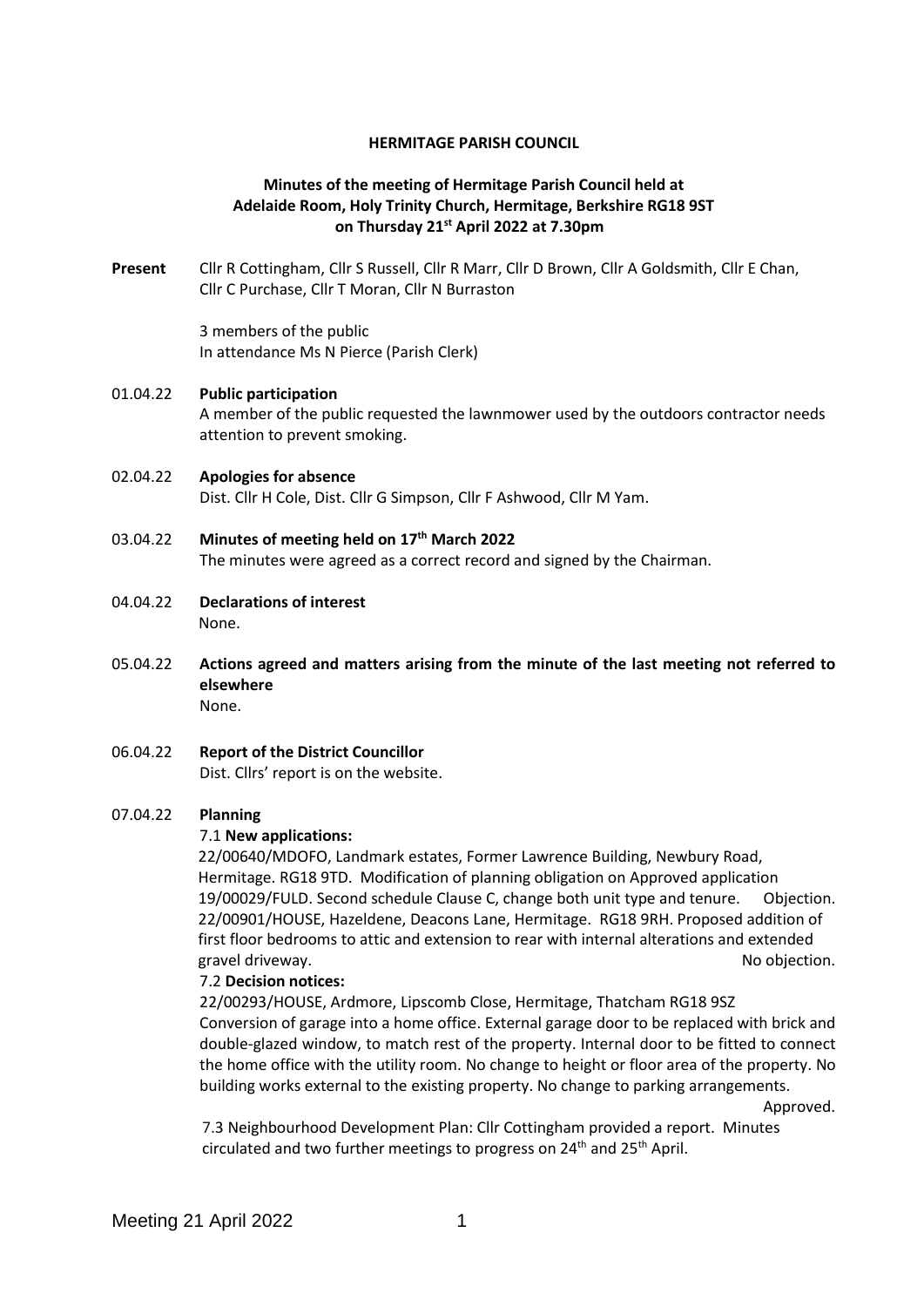| 8. Financial position as of 31 March 2022                                   |             |            |
|-----------------------------------------------------------------------------|-------------|------------|
| <b>Balance carried forward</b>                                              |             |            |
| (Inc. S106 contributions)                                                   | £215,709.38 |            |
| Receipts to 31 March                                                        | £76,800.96  |            |
| Payments to 31 March                                                        | £ 61,438.60 |            |
| <b>Balance</b>                                                              | £231,071.74 |            |
| Plus, unpresented cheques                                                   | f<br>315.36 |            |
| Balance in hand                                                             | £231,387.10 |            |
| 8.1 Report of Financial Officer: noted                                      |             |            |
| 8.2 Receipts and payments for consideration April 2022                      |             |            |
| 8.2.1 Sunshine Commercial Services Ltd monthly charge                       |             | £ 256.73   |
| 8.2.2 Grass maintenance/Contractor                                          |             | £ 643.60   |
| 8.2.3 Cost of administration                                                | Salary      | £ 840.99*  |
| 8.2.4 Data Protection fee - Reminder to renew ICO:00019508173               |             | 40.00<br>£ |
| 8.2.5 Grant - Village Hall                                                  |             | £1,500.00  |
| 8.2.6 Grant - Preschool                                                     |             | £ 919.45   |
| 8.2.7 Grant - Horticultural Society                                         |             | £ 250.00   |
| 8.2.8 Grant - Holy Trinity Church                                           |             | £ 500.00   |
| 8.2.9 APA caterer                                                           |             | £ 500.00   |
| 8.2.10 Autela Payroll services                                              |             | £ 65.52    |
| 8.2.11 Navigus Planning                                                     |             | £ 675.00   |
| 8.2.12 West Berkshire Council, annual recharge                              |             | £ 370.52   |
| 8.2.13 Triangle Management Ltd                                              |             | £ 250.80   |
| 8.2.14 Hermitage Village Hall, APA room hire                                |             | £<br>70.50 |
| 8.2.15 David Brown, meeting mileage                                         |             | £<br>5.40  |
| 8.2.16 Webb & Cook, tree surveys                                            |             | £1,020.00  |
|                                                                             | Total       | £7,908.51  |
| * Inclusive of salary increase back pay                                     |             |            |
| 8.3 Direct Debits previously approved:                                      |             |            |
| 1&1 Ionas (web site) monthly payment                                        |             | £ 5.99     |
| NEST monthly/backdated payment                                              |             | £403.62    |
| 8.4 Receipts for consideration April 2022 - Metro Bank interest £148.43     |             |            |
| 8.5 PWLB balance on 31 March 2022, £195,994.21                              |             |            |
| 8.6 CIL: proposal to consult at APA re using money for Pinewood Park agreed |             |            |
| 8.7 FWP report. To distribute to all. Clerk.                                |             |            |

08.04.22 **Finance and report of Responsible Finance Officer**

## 09.04.22 **Burial ground**

Nothing to report.

## 10.04.22 **Highways**

10.1 Speeding: Cllr Purchase provided a report. To get an update on delivery dates for Progen equipment and speed signs. Clerk

# 11.04.22 **Environment**

Council received verbal reports or updates on the following: 11.1 Playgrounds: MUGA latch has been broken off. To arrange replacement. Cllr Russell. 11.1.1 Councillor inspection reports done by Cllr Ashwood. 11.2 Furze Hill: Cllr Cottingham provided a report.